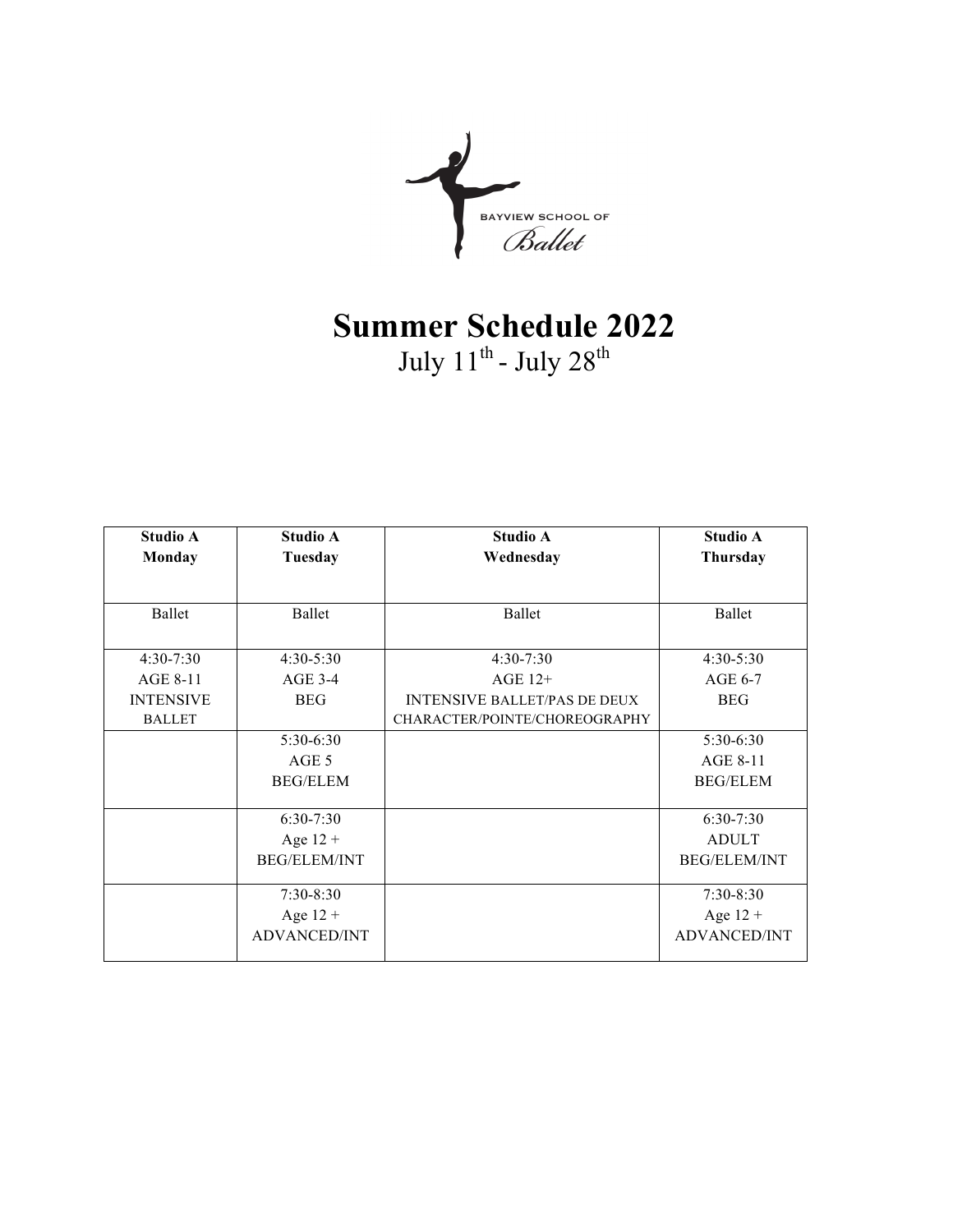

## *Summer School 2022* July 11-July 28 (3weeks)

| 1 hour for 3 weeks --------------------------- \$84.75  |  |
|---------------------------------------------------------|--|
| 2 hours for 3 weeks ------------------------ \$169.50   |  |
| 3 hours for 3 weeks----------------------------\$254.25 |  |
| 4 hours for 3 weeks----------------------------\$339.00 |  |
| 5 hours for 3 weeks----------------------------\$423.75 |  |
| 6 hours for 3 weeks----------------------------\$508.50 |  |